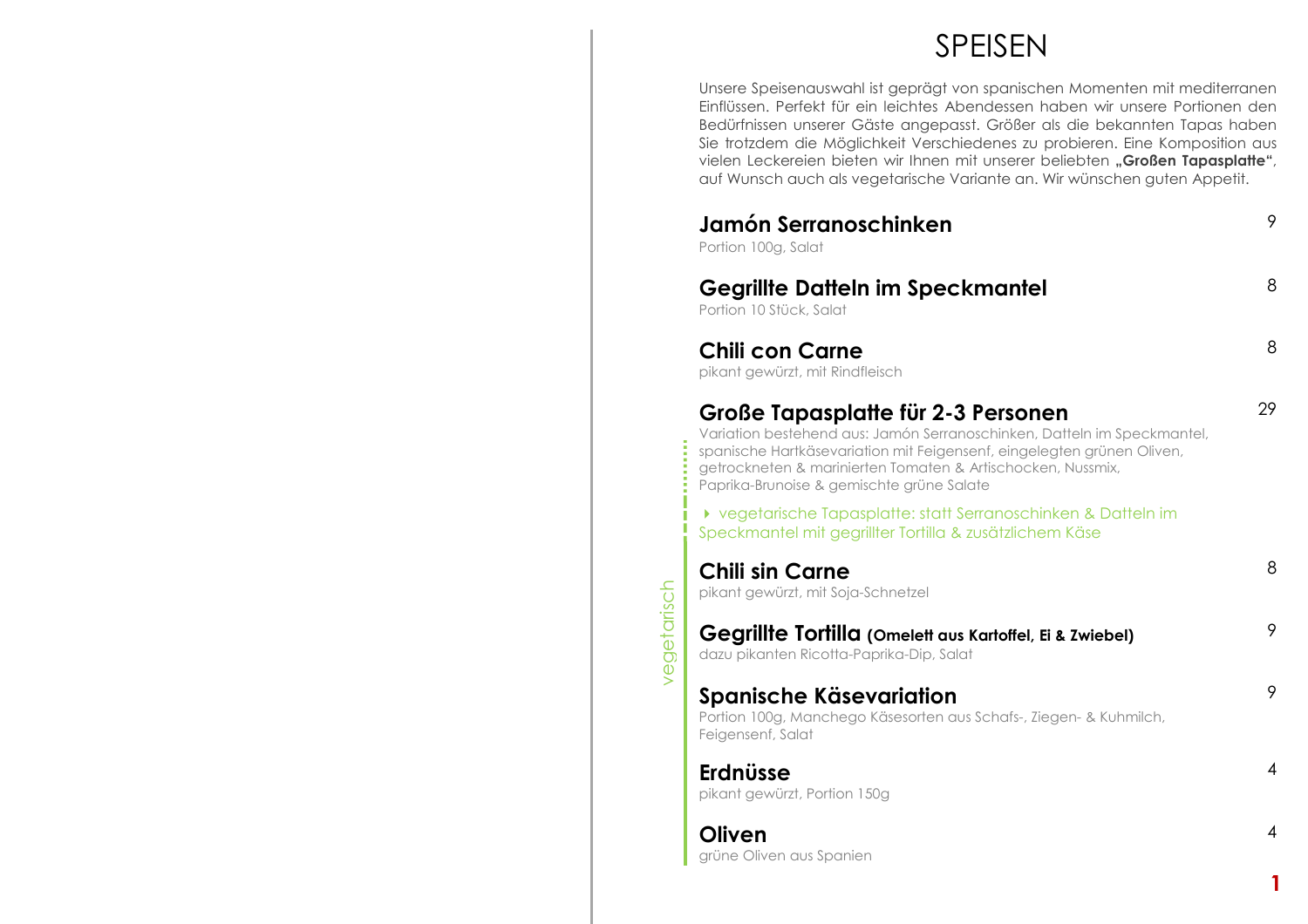### Menu

Our menu is characteristically with its Spanish moments and mediteran influences. It is perfect for a light dinner and therefore we adapt the portions to our guest need. Although the portions are bigger than the usual tapas, you have the possibility to try more than one dish. Our popular **"Big Tapas Plate"** offers a tasty composition of many treats. When required, we are looking forward to prepare the plate in a vegetarian version. Enjoy your dinner.

| Jamón Serrano ham<br>100g portion, salad                                                                                                                                                                                                | 9              |
|-----------------------------------------------------------------------------------------------------------------------------------------------------------------------------------------------------------------------------------------|----------------|
| Grilled dates in a coat of bacon<br>10 pieces, salad                                                                                                                                                                                    | 8              |
| <b>Chili con Carne</b><br>spicy, with beef                                                                                                                                                                                              | 8              |
| Big Tapas Plate for 2-3 people<br>a variation of: Jamón Serrano ham, dates in coat of bacon, Spanish<br>cheese variation with fig mustard, pickled artichoke & olives, dried tomato<br>in oil, nut mixture, peppers & mixed green salad | 29             |
| ▶ vegetarian Tpas Plate: instead of Jamón Serrano ham and dates<br>in a coat of bacon it is served with grilled Tortilla & more cheese                                                                                                  |                |
| <b>Chili sin Carne</b><br>spicy, with soja                                                                                                                                                                                              | 8              |
| Grilled Tortilla (omelet with potatoes, eggs & onions)<br>served with spicy ricotta-pepper-dip, salad                                                                                                                                   | 9              |
| <b>Spanish cheese variation</b><br>100g portion, manchego cheese made of goat's, sheep's and cow's milk,<br>fig mustard, salad                                                                                                          | 9              |
| <b>Peanuts</b><br>150g portion, spicy                                                                                                                                                                                                   | $\overline{4}$ |
| <b>Olives</b><br>Green Olives from Spain                                                                                                                                                                                                | 4              |
|                                                                                                                                                                                                                                         |                |

**1**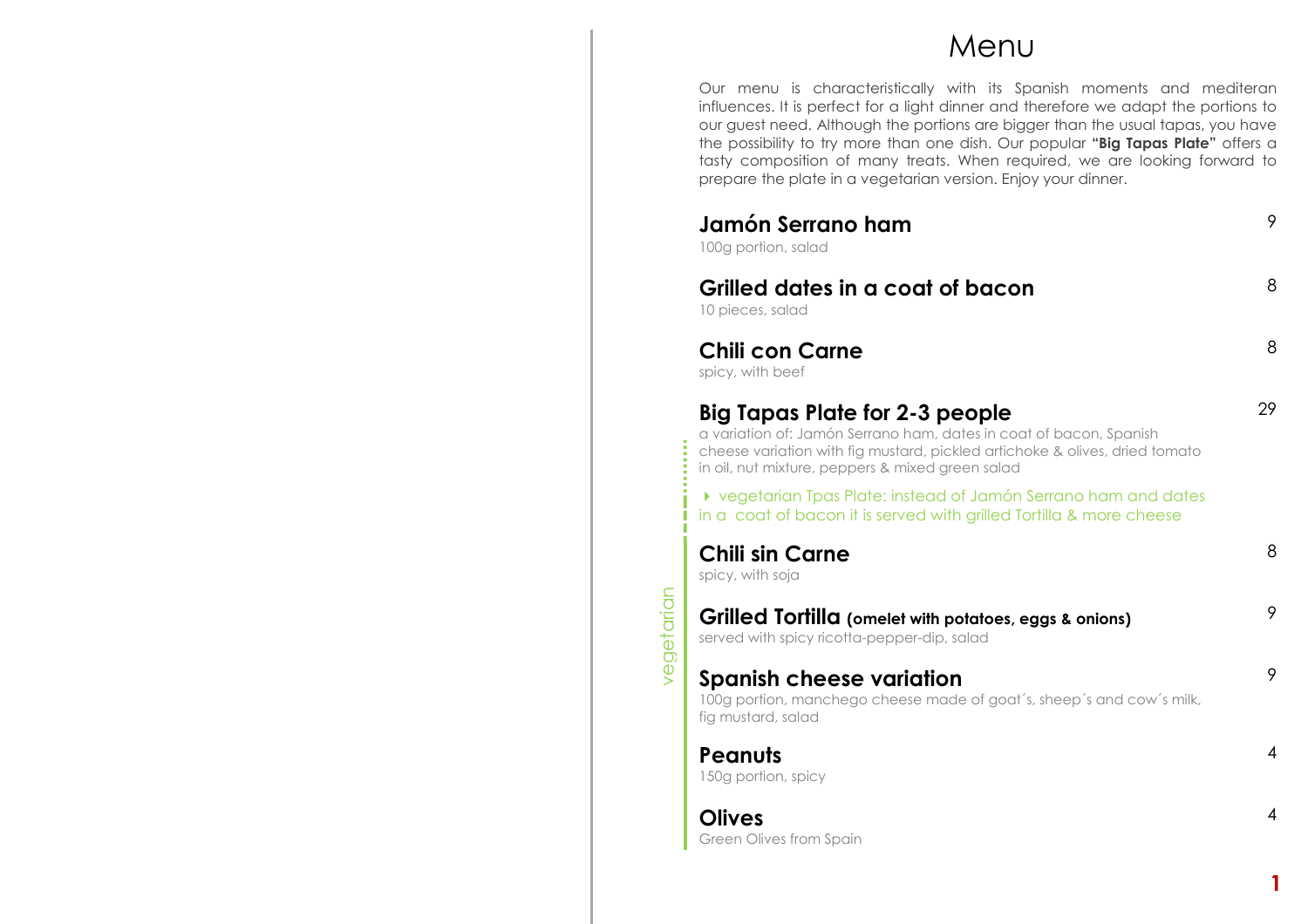|                                                                                                                       | Glas<br>0.11 | Flasche<br>0.751 |
|-----------------------------------------------------------------------------------------------------------------------|--------------|------------------|
| Sekt I trocken<br>Lutter & Wegner, Gendarmenmarkt, Berlin                                                             | 4,5          | 29               |
| <b>Champagne I</b> Pommery <b>I</b> Brut Royal<br>Champagne Pommery, Reims, Frankreich                                |              | 59               |
| <b>ROT</b>                                                                                                            |              |                  |
| <b>Rioja Vega</b> I Tempranillo I trocken<br>2015/16, Weingut Bodegas Rioja Vega, Rioja, Spanien                      | 4,5          | 29               |
| <b>Altärchen</b> I Bl. Spätburgunder I trocken<br>2015/18, Qualitätswein, Weingut Heribert Boch, Trittenheim / Mosel  | 4,8          | 32               |
| <b>WEISS</b>                                                                                                          |              |                  |
| <b>Blanc de Noir</b>   Bl. Spätburgunder   trocken<br>2017, Qualitätswein, Weingut Heribert Boch, Trittenheim / Mosel | 4,5          | 29               |
| <b>Apotheke</b> I Riesling I mild<br>2016, Qualitätswein, Weingut Heribert Boch, Trittenheim / Mosel                  | 4,8          | 32               |
| <b>ROSĖ</b>                                                                                                           |              |                  |
| <b>Rosé</b> I Bl. Spätburgunder I feinherb<br>2016/17, Qualitätswein, Weingut Heribert Boch, Trittenheim / Mosel      | 4,8          | 32               |
| <b>Weinschorle</b>   rot, weiß oder rosé                                                                              | 0,21         | 4,8              |
|                                                                                                                       |              |                  |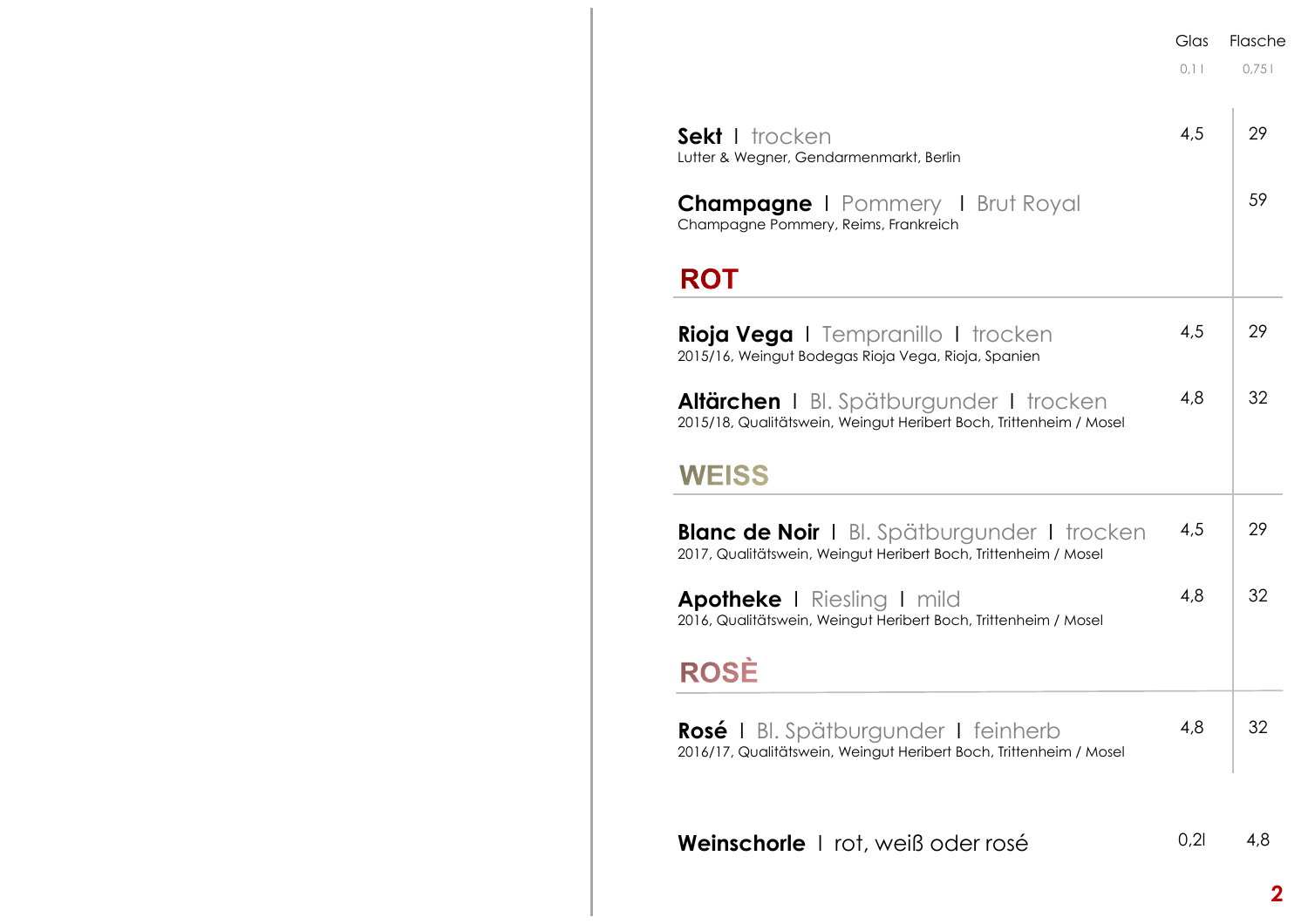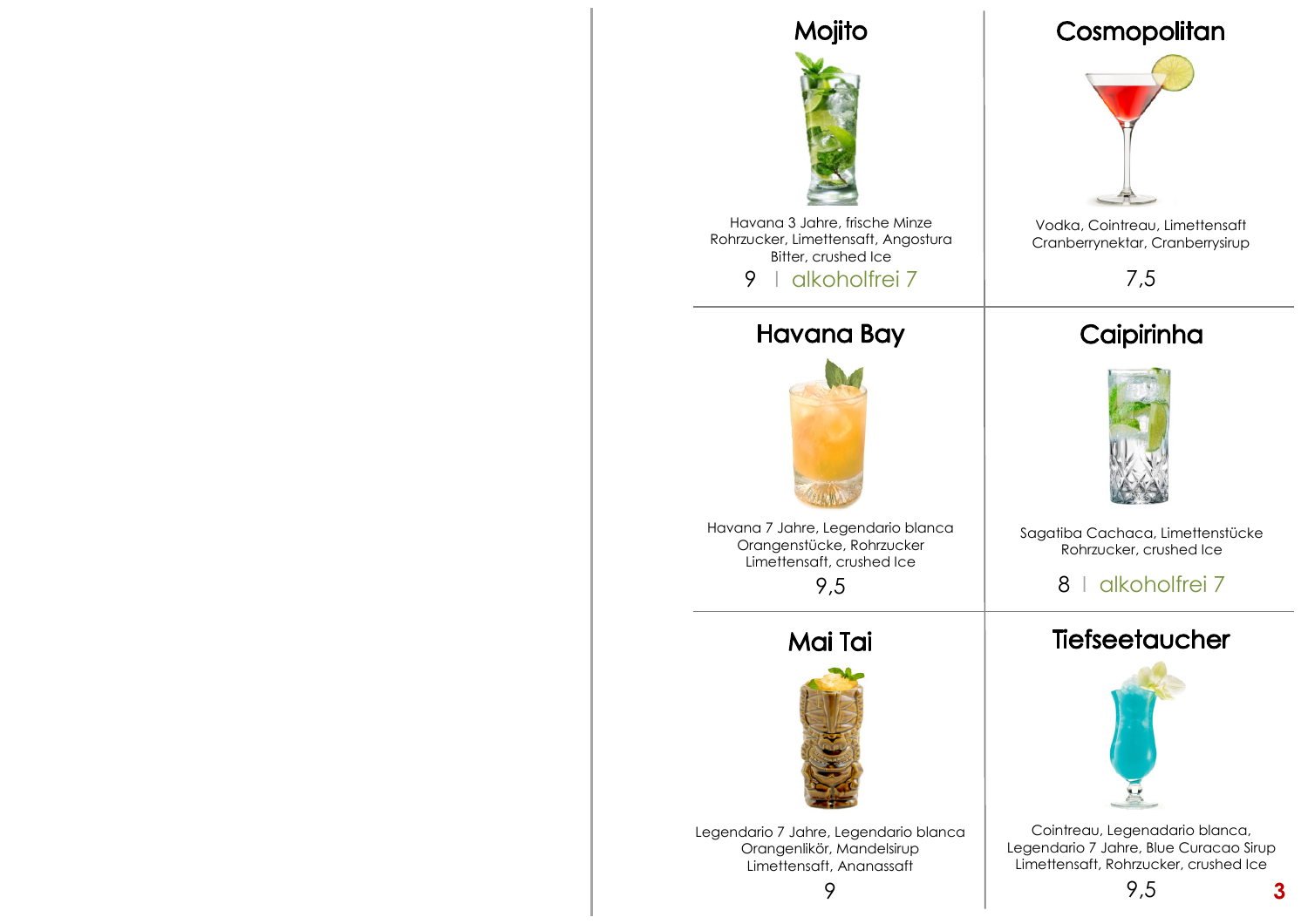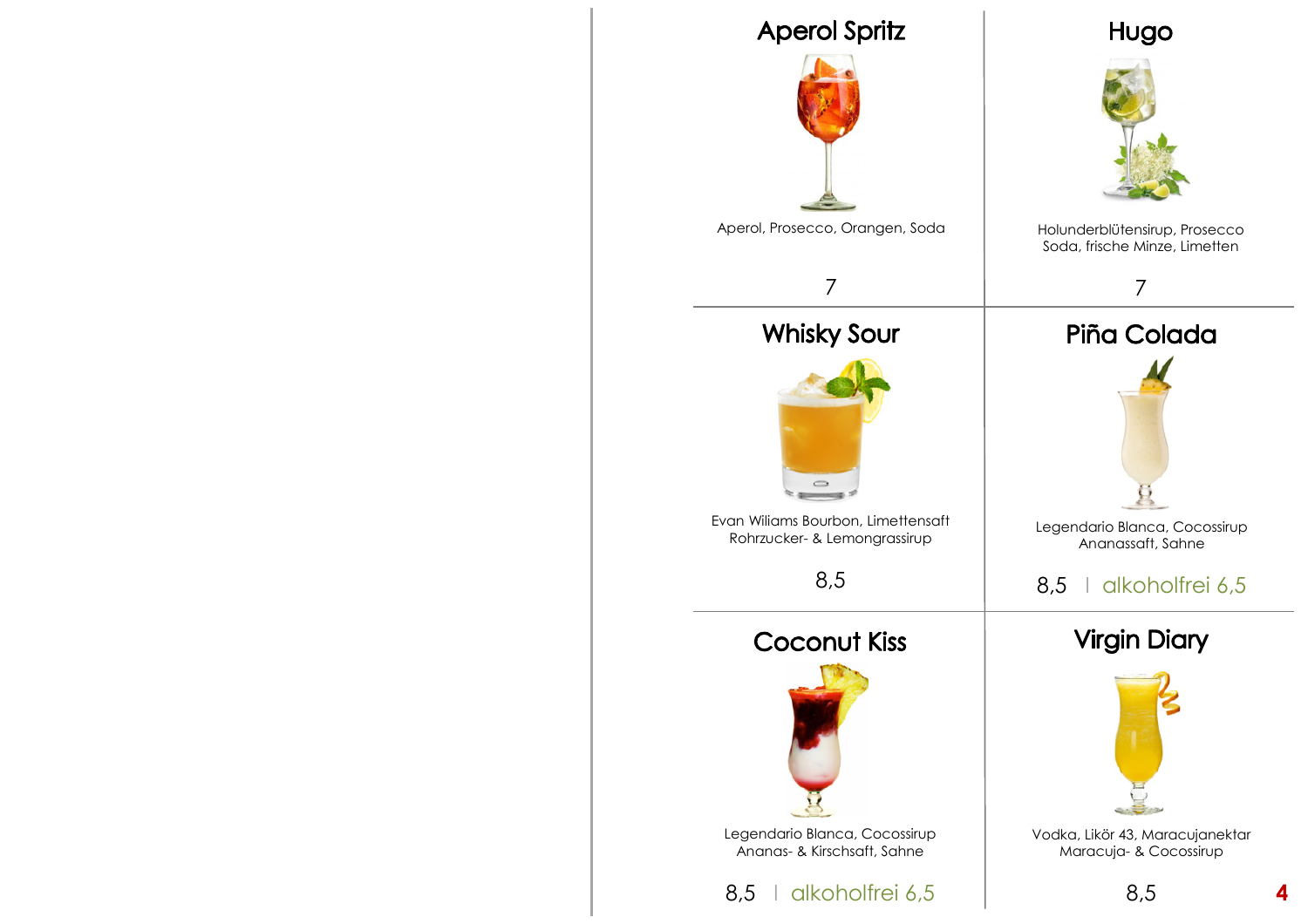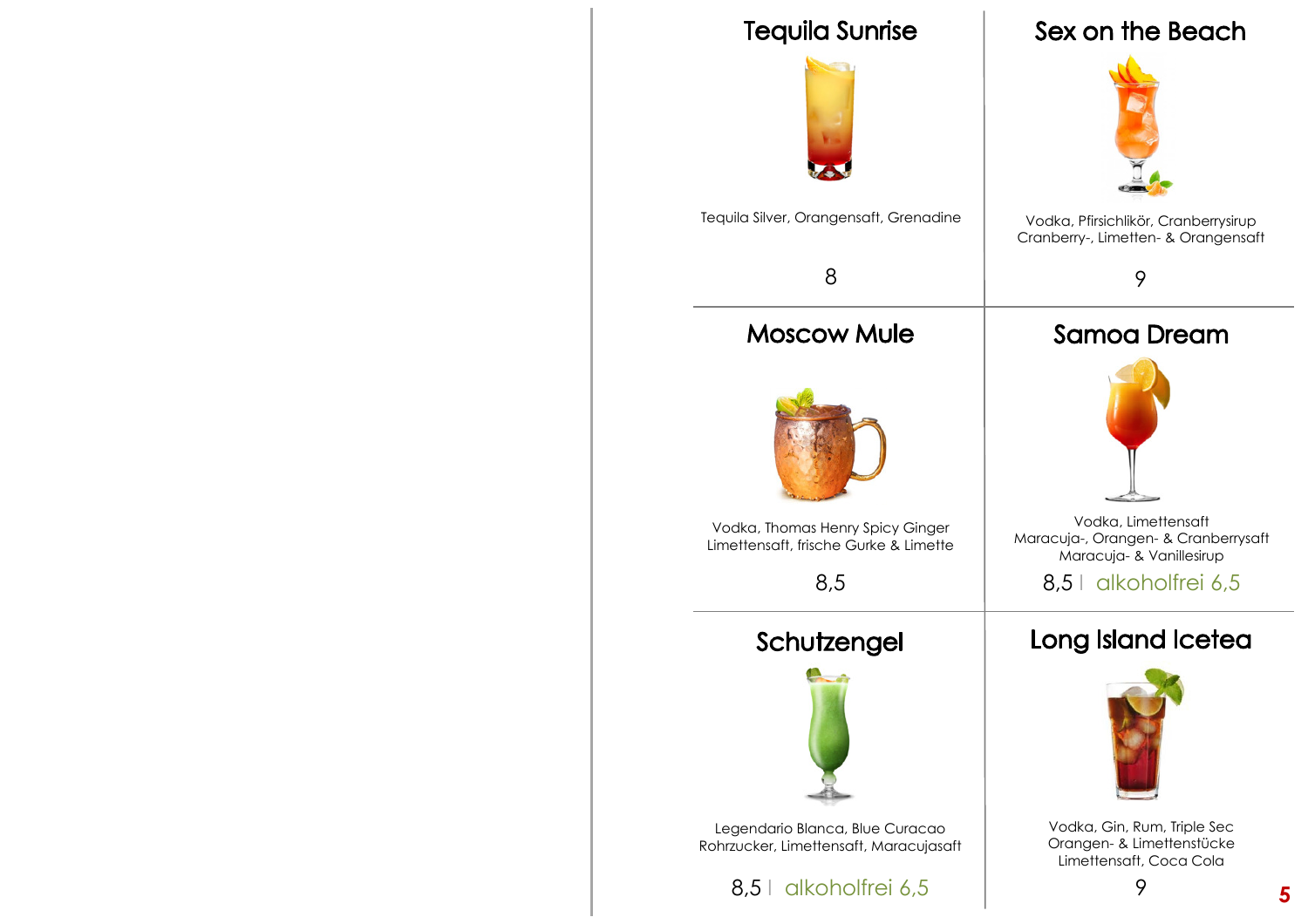# LONGDRINKS

|                            | $5cl + 0.2l$ |
|----------------------------|--------------|
| Campari Orange             | 8            |
| Campari Soda               | 8            |
| Cuba Libré, Havana 3 Jahre | 8            |
| Cuba Libré, Havana 7 Jahre | 9            |
| Jack Daniels Coke          | 9            |
| Jack Daniels Ginger Ale    | 9            |
| Jägermeister Ginger Ale    | 8            |
| Jägermeister Red Bull      | 9            |
| Likör 43 Milch             | 8            |
| Malibu Kirsch              | 8            |
| Malibu Maracuja            | 8            |
| Vodka Orange               | 8            |
| Vodka Red Bull             | 9            |
|                            |              |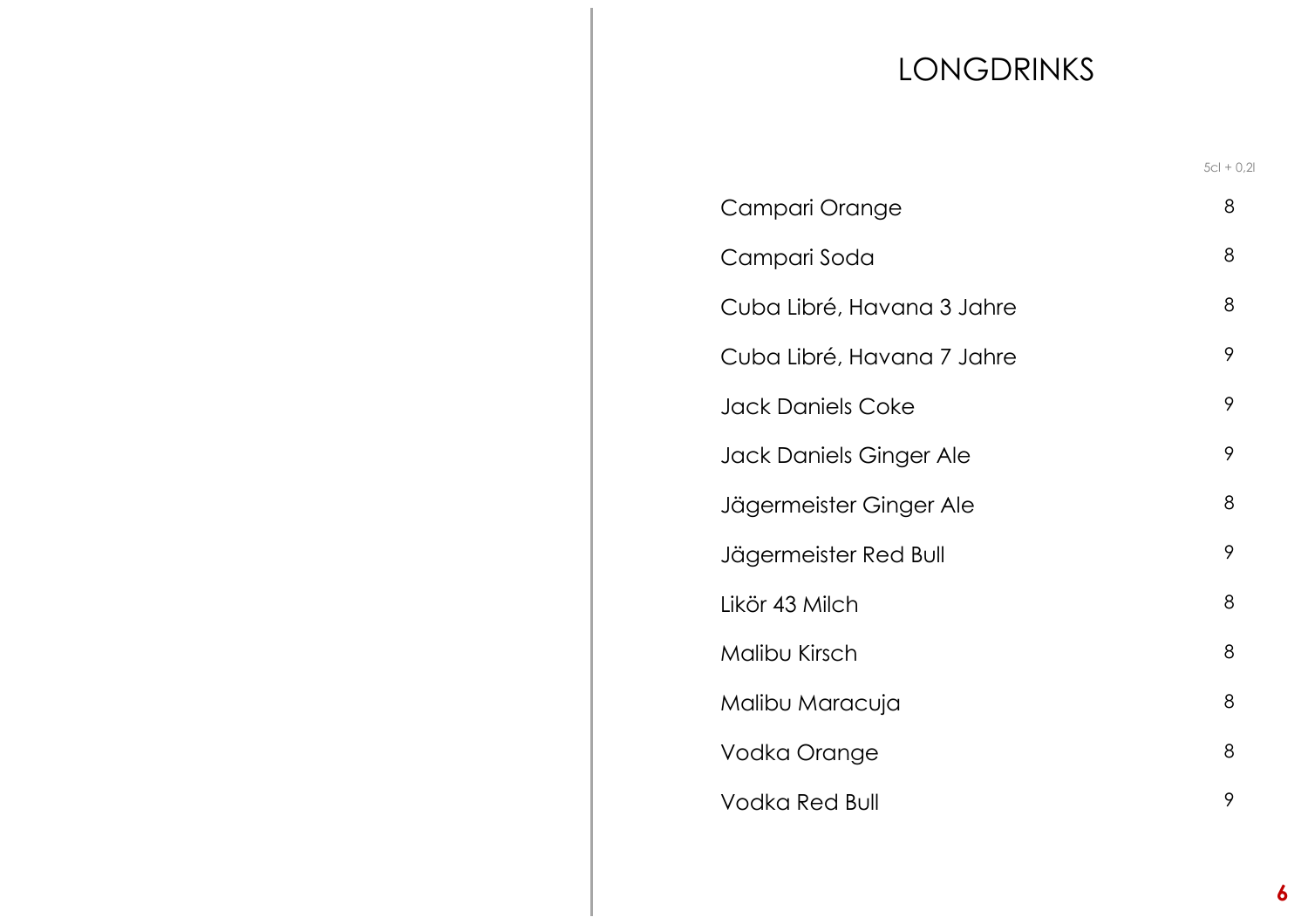## GIN TONIC

…ganz nach Ihrem Geschmack! Wählen Sie ihren Lieblings-Gin und genießen Ihren Gin Tonic mit einem botanischen Zusatz oder in der klassischen Variante - pur. Wir verwenden für die Zubereitung eines der besten **Tonic´s - Fever Tree Mediterranean**. *Cheers!*

| Gin 4cl               | Herkunft      | Zusatz (optional) | Preis |
|-----------------------|---------------|-------------------|-------|
| <b>Bombay Saphire</b> | Ж             | + Gurke           | 9     |
| Pink 47               | NK<br>AR      | + Rosenblüten     | 9     |
| <b>Mombasa Club</b>   | Ж             | + roter Pfeffer   | 11    |
| <b>Blackwoods 60%</b> | $\bm{\times}$ | + Süßholz         | 11    |
| <b>The Duke</b>       |               | + Hibiskus        | 11    |
| <b>The Botanist</b>   | $\bm{\times}$ | + Minzblätter     | 11    |
| <b>Hendricks</b>      | $\bm{\times}$ | + Gurke           | 11    |
| <b>Gin Mare</b>       | ┳             | + Rosmarin        | 11    |
| <b>Brooklyn</b>       |               | + Physalis        | 13    |
| <b>Monkey 47</b>      |               | + Kardamon        | 13    |
|                       |               |                   |       |

FEVER-TREE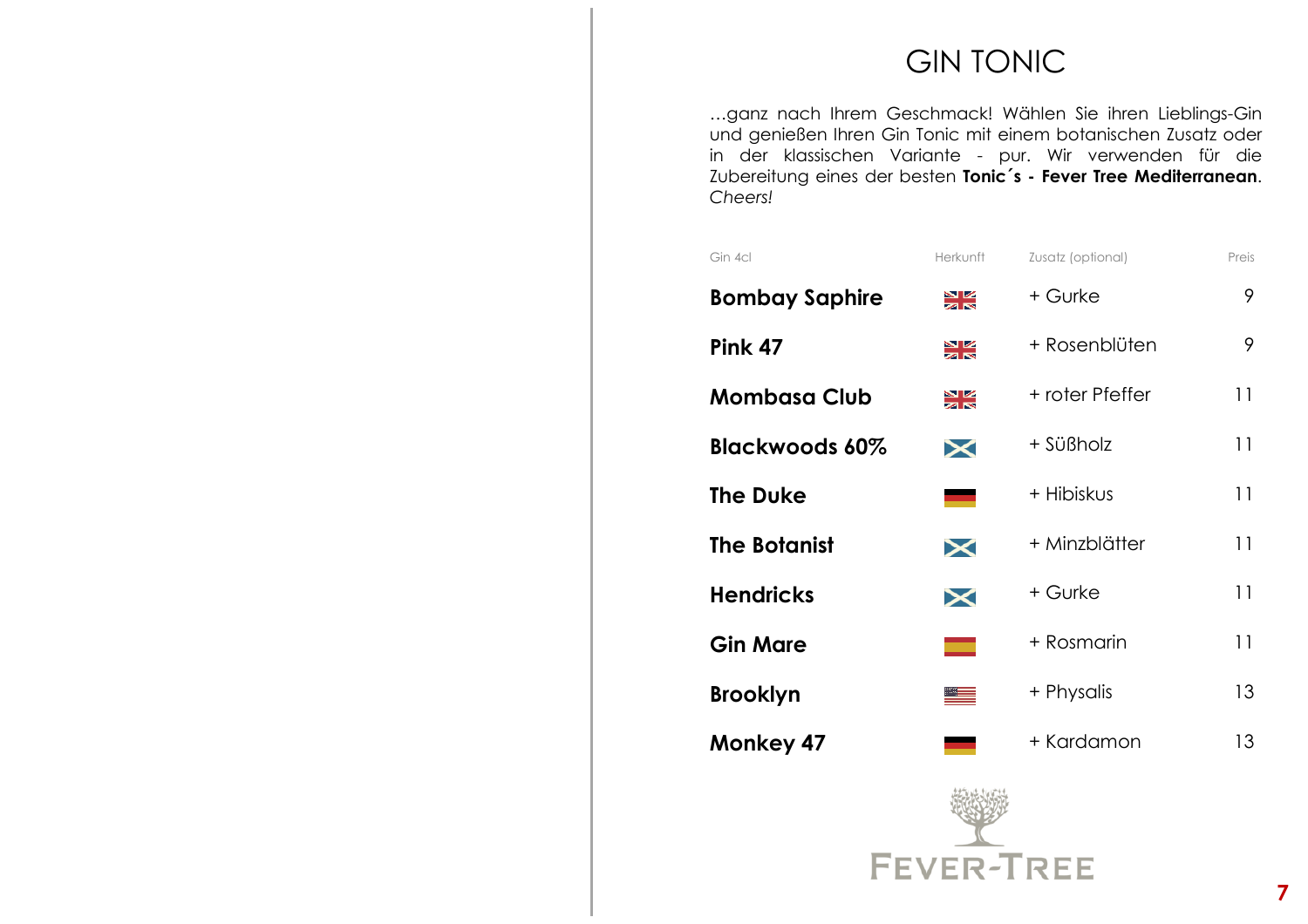## ALKOHOLFREIES

| Fruchtsaft / Fruchtnektar<br>Niehoffs Vaihinger<br>Ananas / Orange / Maracuja / Cranberry | 0,251 | 3,5            |
|-------------------------------------------------------------------------------------------|-------|----------------|
| Fruchtsaftschorle<br>aus Direktsaft<br>Apfel / Rhabarber                                  | 0,31  | 3,5            |
| Selters Mineralwasser still / classic                                                     | 0,251 | 3              |
| <b>Fachingen Heilwasser</b> still / medium                                                | 0,751 | 7              |
| Thomas Henry Tonic Water                                                                  | 0,21  | 3,5            |
| Tonic Water<br>Fever Tree                                                                 | 0,21  | $\overline{4}$ |
| Thomas Henry Ginger Ale                                                                   | 0,21  | 3,5            |
| Coke / Coke Light                                                                         | 0,351 | 3,5            |
| <b>Red Bull</b> Energy Drink                                                              | 0,251 | 4              |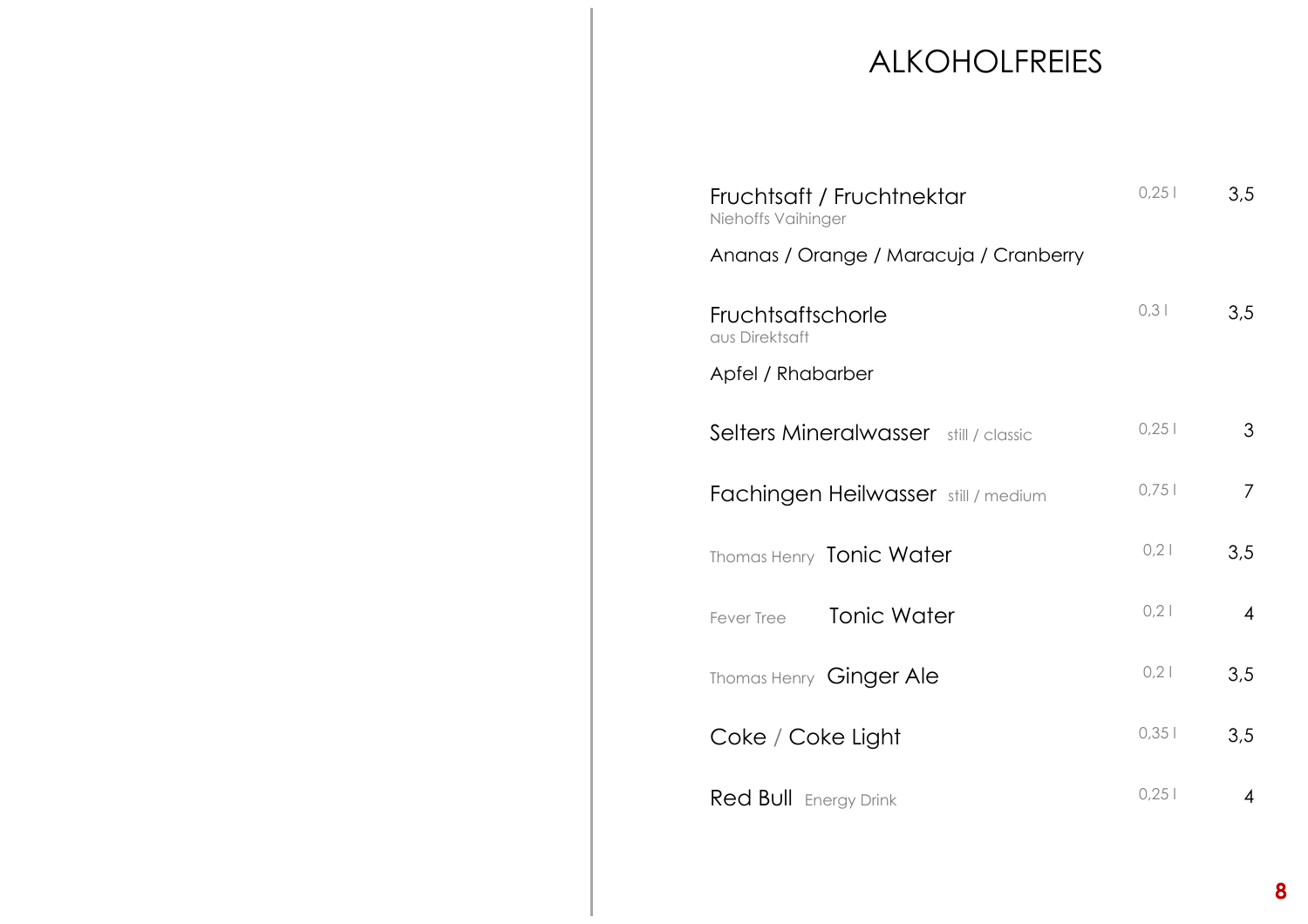## BIER

#### **Radeberger Pilsner**

*premium beer alc.: 4,8%* 

**Warsteiner alkoholfrei** *premium beer alcohol-free alc.: <0,5%* 

#### **Warsteiner Radler**

 *premium beer with lemonade alc.: 2,5%* 

### **Köstritzer Schwarzbier**

*black, strong beer alc.: 4,8%* 

#### **Erdinger Weißbier**

*premium wheat beer alc.: 5,3%* 

#### **Berliner Kindl Weisse Himbeere**

 *top-fermented berlin beer with raspberry alc.: 3,0%* 

#### **Berliner Kindl Weisse Waldmeister**

 *top-fermented berlin beer with waldmeister (fruity forest herbs) alc.: 3,0%*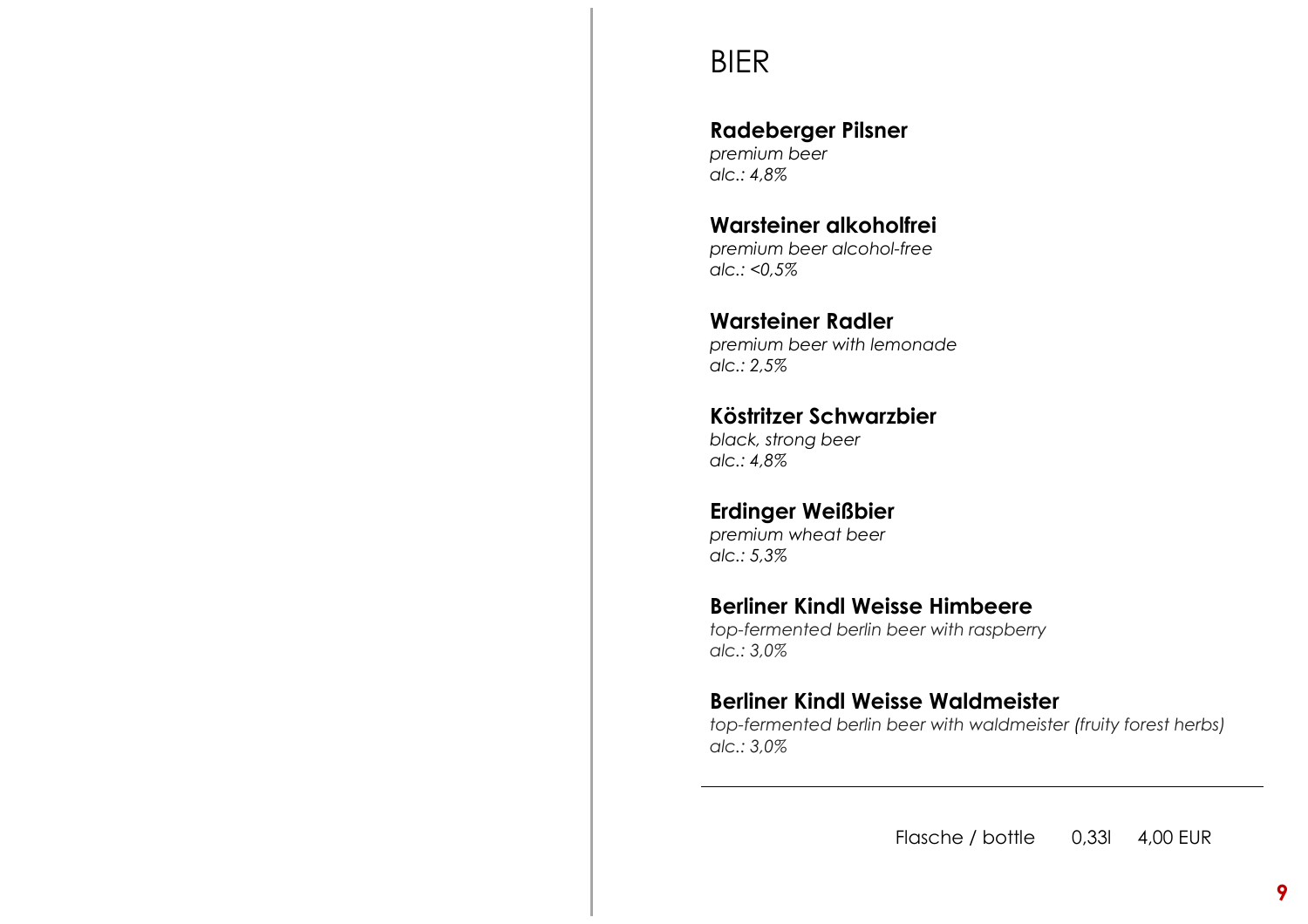## Whiskey & Bitter & Aperitifs & Brandy

| Jack Daniels No. 7           | $2$ cl          | 3,5                      |
|------------------------------|-----------------|--------------------------|
| Kilbeggan Irish              | $2$ cl          | 3,5                      |
| Glenmorangie Scotch 10 Jahre | $2$ cl          | 5                        |
| Glenkinchie Scotch 12 Jahre  | $2$ cl          | 5                        |
| Dalwhinnie Scotch 15 Jahre   | $2$ cl          | 5                        |
| Oban Scotch 14 Jahre         | $2$ cl          | 7                        |
| Lagavulin Scotch 16 Jahre    | $2$ cl          | 7                        |
| Ramazotti                    | 4 <sub>cl</sub> | 4                        |
| Averna                       | 4 <sub>cl</sub> | 4                        |
| Jägermeister                 | 4 <sub>cl</sub> | $\overline{\mathcal{A}}$ |
| Martini Bianco               | 5 <sub>cl</sub> | 4                        |
| Martini Extra Dry            | 5 <sub>cl</sub> | 4                        |
| Martini Rosso                | 5 <sub>cl</sub> | $\overline{\mathcal{A}}$ |
| Chantré Weinbrand            | 4 <sub>cl</sub> | 3,5                      |
| Osborne Veterano Brandy      | 4 <sub>cl</sub> | $\overline{4}$           |
| Vecchia Romagna              | 4 <sub>cl</sub> | $\overline{4}$           |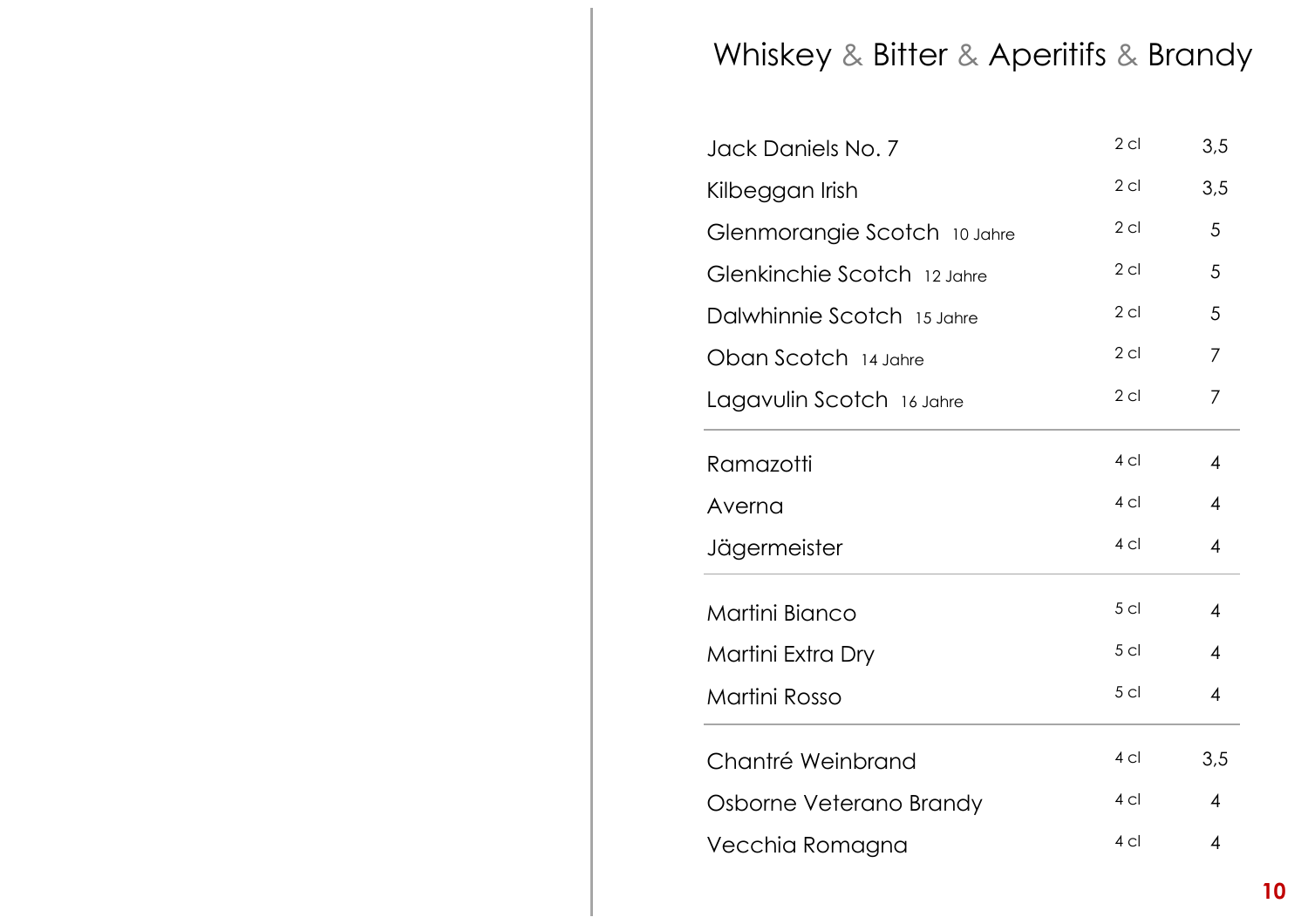## SPIRITUOSEN

| Remy Martin Fine Champagne<br>Cognac           | 4 <sub>cl</sub> |     |
|------------------------------------------------|-----------------|-----|
| Grappa Cellini Cru                             | $4 \text{cl}$   | 3,5 |
| Ouzo No 12                                     | $4 \text{ cl}$  | 3,5 |
| Rostocker Doppelkümmel                         | 4 cl            | 3.5 |
| Absolut Vodka diverse Sorten                   | $4 \text{ cl}$  | 4   |
| José Cuervo Tequila Gold / Silver              | $4 \text{ cl}$  | 4   |
| Graf Hardenberg Weizenkorn                     | 4 cl            | 3,5 |
| Fürst Bismark Kornbrand                        | $4 \text{ cl}$  | 3,5 |
| Malteser Aquavit                               | $4 \text{ cl}$  | 4   |
| Schladerer Birne, Himbeere, Kirsche, Zwetschge | $4 \text{ cl}$  | 5   |

# LIKÖRE

| Sambucca                   | 4 <sub>cl</sub> | 3,5            |
|----------------------------|-----------------|----------------|
| <b>Baileys Irish Cream</b> | $4$ cl          | $\overline{4}$ |
| Frangelico Haselnuss       | $4$ cl          | $\overline{4}$ |
| Southern Comfort           | 4 <sub>cl</sub> | $\overline{4}$ |
| <b>Malibu Cocos</b>        | 4 <sub>cl</sub> | $\overline{4}$ |
| Pfefferminz                | 4 <sub>cl</sub> | 3              |
| Amaretto                   | $4$ cl          | $\overline{4}$ |
| Küstennebel                | 4 <sub>cl</sub> | 3.5            |
|                            |                 |                |